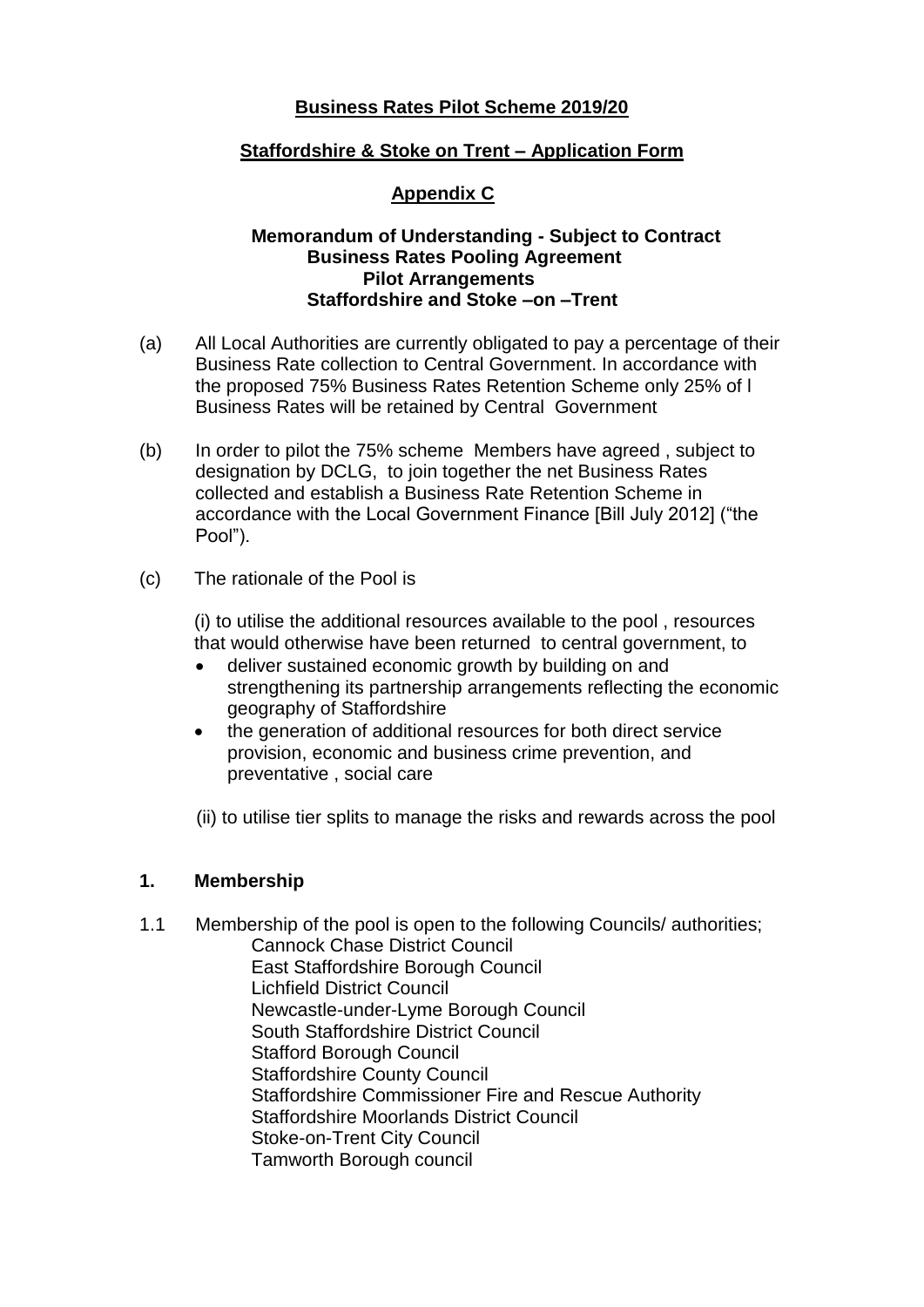and the Staffordshire Commissioner in his role as Police and Crime Commissioner (as a Non Business Rates Retention Scheme Authority)

- 1.2 The Pool Board will review its membership annually and will consider requests for new members to join or existing members to leave provided applications to join or leave are made at least 2 months prior to the Ministry of Housing Communities and Local Government ("MHCLG") deadline for pre designation of a Pool each year.
- 1.3 The Pool is open to the possibility of accepting additional members to its pooling arrangement. New members, as existing members, will be accepted subject to:
	- there being a unanimous decision of the Pool Leaders to accept the new member(s)
	- new membership will begin from 1 April of the following financial year
	- consultation and designation requirements of MHCLG.
	- their full acceptance of the MHCLG's Business rates retention scheme – pooling prospectus and any subsequent amendments to or iterations thereof.

## **2. Duration**

- 2.1 Subject to the pool being designated by MHCLG, the pool will come into effect from 1 April 2019. The period of membership will be for a minimum of the 2019/20 financial year.
- 2.2 The Pool is a voluntary arrangement and Members will be able to review their continuing membership up to [2 months] prior to the annual nomination of the forthcoming year's Pool in accordance with MHCLG' s timetable.
- 2.3 Should a Member withdraw from the Pool during the annual settlement consultation period the Pool will be dissolved in accordance with MHCLG rules.

### **3. Governance**

- 3.1 A Pool Board consisting of a representative from each of the Members will be responsible for the Governance arrangements of the Pool.
- 3.2 The Pool Board will be made up of one nominee from each of the Members, being the Leader/Chief Executive or nominated substitute.
- 3.3 Each Member will have equal voting rights and voting will be by a simple majority. If there are an equal number of votes for/against a decision, the Chair will provide a casting vote.
- 3.4 A schedule of meetings will be agreed annually in advance of each financial year and a quorum for meetings will be 50% of the Membership of the Pool Board.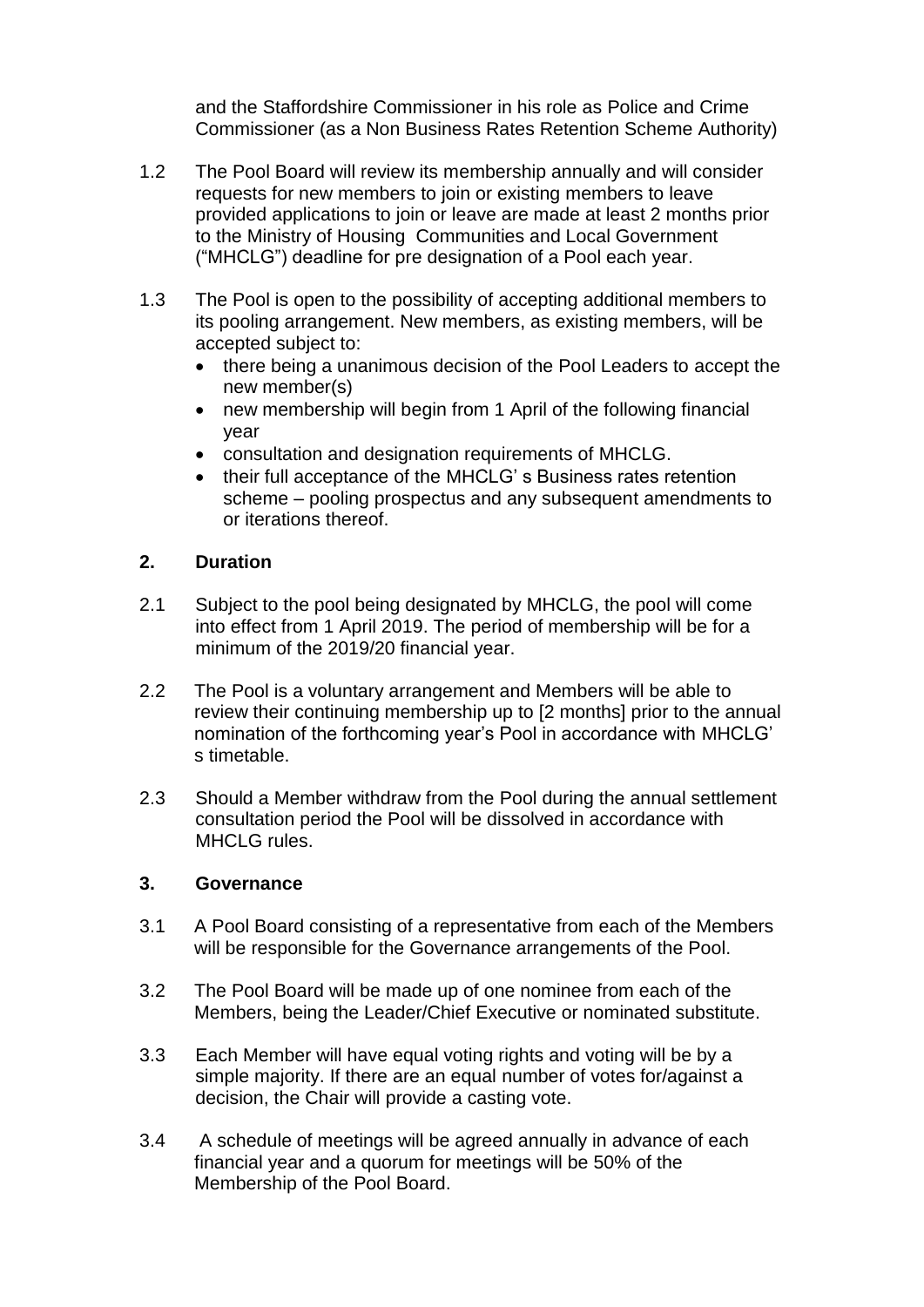- 3.5 The Board will be hosted in each turn by each Member and chaired by the host Member.
- 3.6 The Pool Board will receive appropriate Legal and Financial support as required as from the Lead Authority.
- 3.7 The Members shall at its first meeting agree terms of reference for the Pool Board, subject to the clauses as contained in Section 4 of these Heads of Terms.

# **4. Pooled Fund**

- 4.1 The Pool will be based upon a "No Loss "basis for each Member.
- 4.2 "No loss" is determined to be that a Member will be no worse off
	- by being a Member of the Pool than they would have been if they had not been a Member of the Pool. Each Member will retain the income they would have received if they were not a member of the Pool.
	- No Member will be worse off as compared with previous pool arrangements for Staffordshire and Stoke on Trent Business rates Pool (2012) or Greater Birmingham and Solihull Business Rates Pool.
	- No Member will be worse off as a result of the increased retained % arising from the agreed Tier Splits of the Pilot Scheme.
- 4.3 Each Member will retain the net Business Rates calculated in accordance with the 50% Business Rates Scheme (pre to any Levy Deduction). Member authorities will pay the same level of tariff or receive the same level of top up and receive the same level of safety net payment as if they were not in the pool;
- 4.4 Tariffs/Top ups for each Member as determined by the Annual Settlement, as adjusted for the consolidation of Revenue Support Grant and Rural Services Grant will be paid into/ received from the Pool via the Accountable Body in accordance with the timetable as approved by the Board. The accountable body will be responsible for payment/ receipt of the net Tariff or Top Up due to/from Central government.
- 4.5 Additional income in excess of the amount that would have been retained under the 50% Business Rates Scheme will be paid into the pool via the Accountable Body no later than the point at which they would otherwise have been paid to the Government had no pool existed.
- 4.6 The pool will be distributed in accordance with the following methodology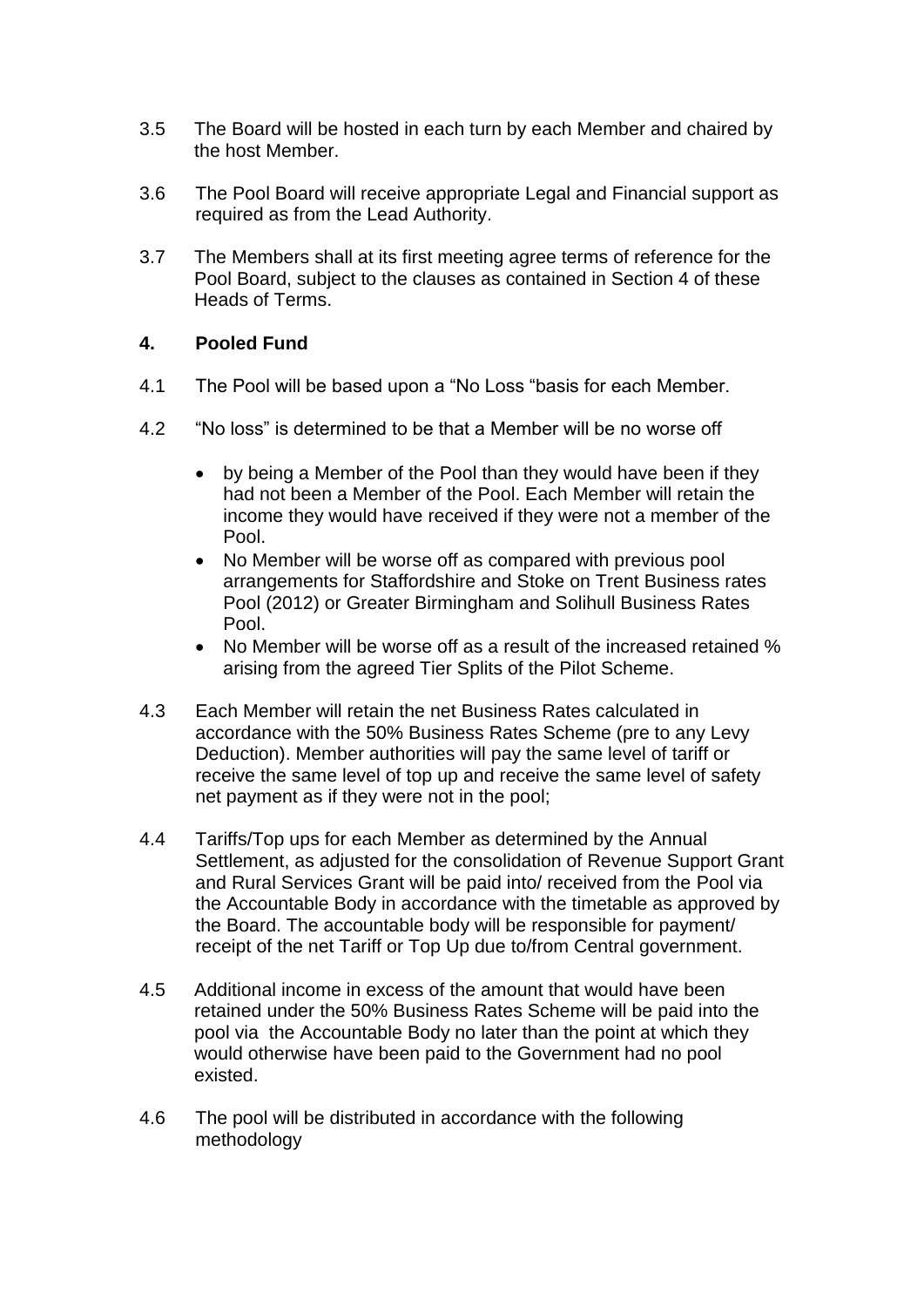- The Accountable Body will receive a fixed annual sum of £XX,000
- Each Member Authority, including the OPCC, will receive a guaranteed payment of £200,000 per annum
- Compensation to a Member arising from the change in tier splits between the 50% and 75% scheme whereby an authority is worse off due to the increased % arising from the pilot.
- 4.7 The residual balance representing "ongoing growth" to 31 March 2019 and new growth thereafter will be split in accordance with the following Tier Splits reflecting the growth achieved by that Member

| <b>Two Tier Authorities</b>                                    | Growth to<br>31/3/2019 | (Growth<br>thereafter<br>75%<br>Scheme)  |
|----------------------------------------------------------------|------------------------|------------------------------------------|
| <b>Staffordshire County Council</b>                            | 59%                    | 34%                                      |
| <b>Staffordshire Commissioner Fire and Rescue</b><br>Authority | 1%                     | 1%                                       |
| <b>District /Borough Councils</b>                              | 40%                    | 40%                                      |
| <b>Unitary Authority</b>                                       | Growth to<br>31/3/2019 | Growth<br>thereafter<br>(75 %<br>Scheme) |
| <b>Stoke-on-Trent City Council</b>                             | 99%                    | 74%                                      |
| <b>Staffordshire Fire and Rescue Service</b>                   | 1%                     | 1%                                       |

- 4.8 The above distribution mechanism will remain in place for the duration of the pool
- 4.9 The distribution of pooled funds will be made by 30 June following the end of the relevant financial year.
- 4.10 Billing authority Members will retain their own collection funds and will retain their existing responsibility for bearing any shortfall in collected business rates.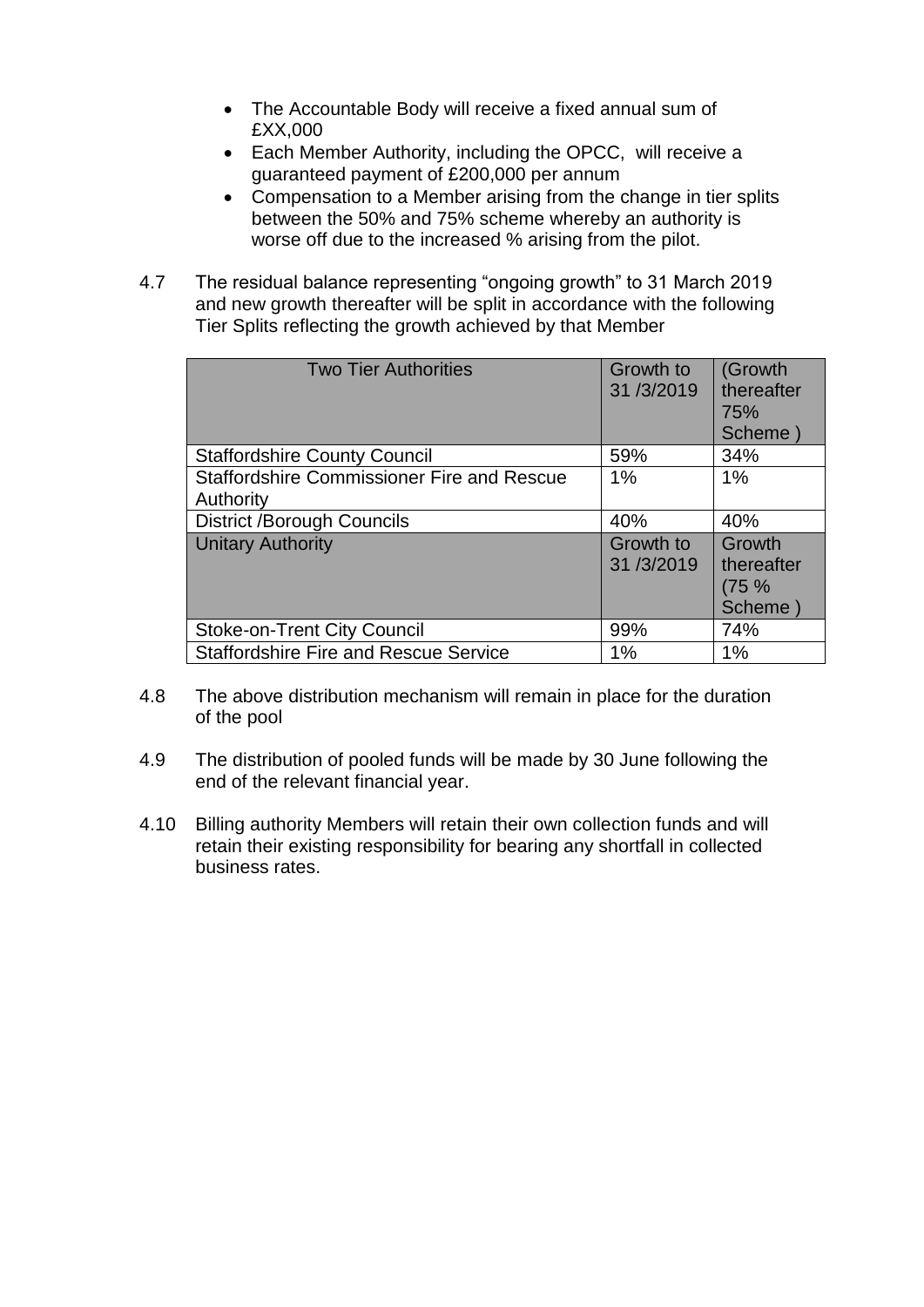# **5. Levy Savings**

- 5.1 The amount retained by each Member is gross of the 50% levy payments that would have been paid to the Government. Each Member will determine how such Levy savings are distributed and are outside of the remit of the pool. However the pool is to operate on a "no detriment "basis with other partners/stakeholders.
- 5.2 Each Member should agree with the relevant partner or body how/whether existing arrangements are to be addressed

|                                    | S&SOT<br>(2012) | <b>GBS Pool</b> |
|------------------------------------|-----------------|-----------------|
| <b>Local Retention- Tariff</b>     | 40%             | 32.5%           |
| Top Up<br>$\overline{\phantom{0}}$ |                 | 7.5%            |
| <b>Economic Development</b>        | 40%             | 40%             |
| Contingency                        | 20%             | 20%             |
|                                    |                 |                 |

## **6. Safety Net/Contingency Fund**

- 6.1 If a Member's business rate income drops by more than the Government determined safety net trigger, then a Party will be entitled to receive a Safety Net Payment from the Pool.
- 6.2 The overall Pool, under pilot arrangements, will receive a Safety Net payment that guarantees 95% of its Baseline figure. Individual Members are not protected by the Government Safety Net provision. However in accordance with the "no detriment provision" existing 50% Business Rates Retention safeguards will apply.
- 6.3 Safety Net payments ensuring each authority receives 92.5% of its Business Rates Baseline will be paid from the Pool. The payment will match any safety net payments that would otherwise be made if they were outside the Pool.
- 6.4 At the formation of the pool each Member will be required to transfer to the Accountable Body their proportion of the Contingency Fund held within the Staffordshire and Stoke on Trent Business Rates (2012) Pool or Greater Birmingham and Solihull Business Rates Pool.
- 6.5 In addition, in accordance with previous pooling arrangements, Members will make a contribution amounting to 20% of its Levy Saving to the Contingency Fund.
- 6.6 The amount of the Contingency Fund will be reviewed on an annual basis by the Pool Board.
- 6.7 If in a Financial Year there are insufficient sums in the Contingency Fund then Staffordshire County Council and Stoke-on-Trent City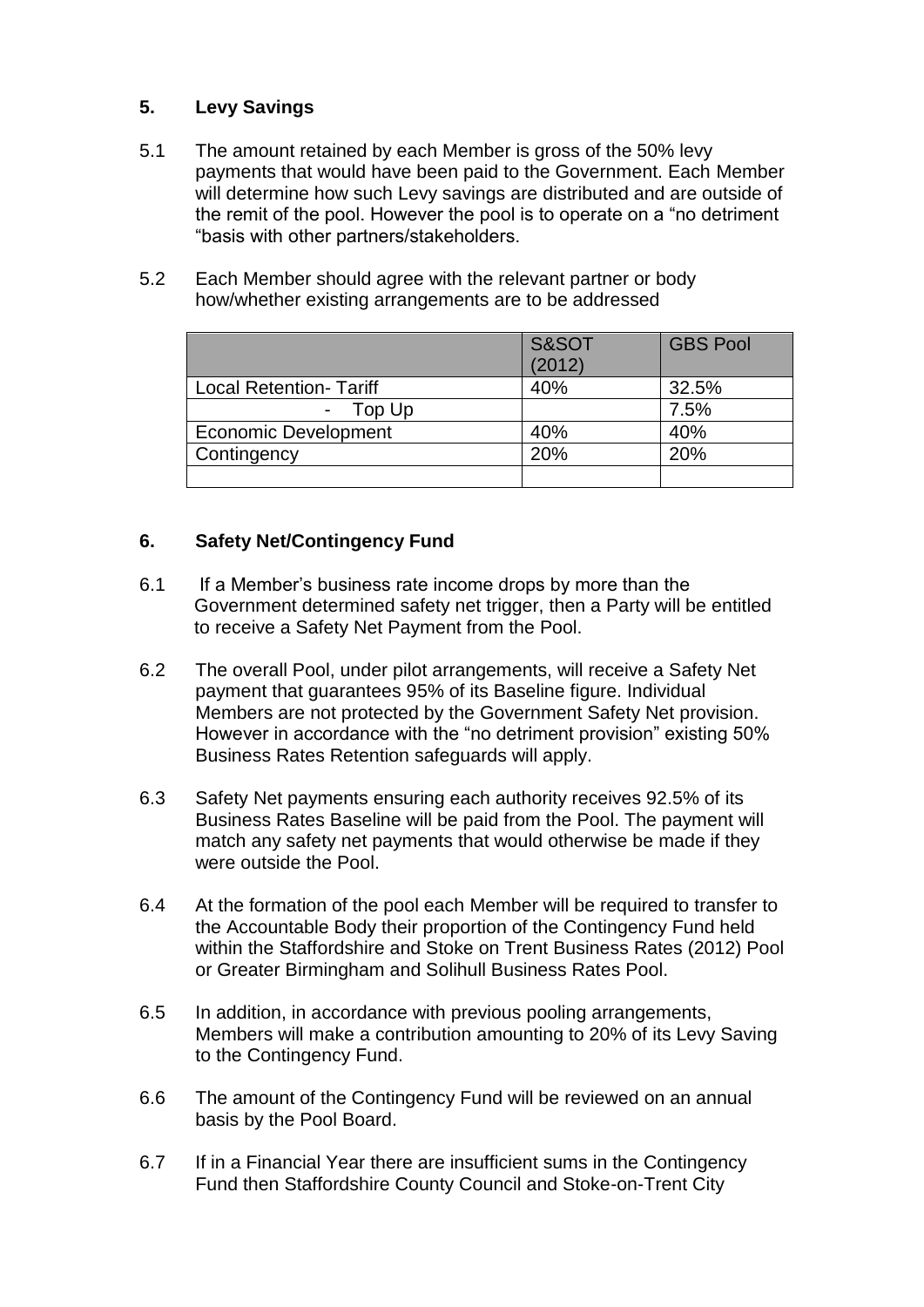Council will transfer an amount equal to the shortfall to enable the Contingency Fund to make the Safety Net Payments. This payment will be split on a pro rata basis, based on respective population sizes in the two areas.

- 6.8 Staffordshire County Council and Stoke-on-Trent City Council will be reimbursed for any such payments made from the contingency in the following financial year.
- 6.9 Safety net payments will be made as a first call on sums in the contingency fund, before reimbursements are made.
- 6.10 The Contingency Fund will be reviewed on an annual basis by the Pool board. Where the existing contingency fund is, or is anticipated to be, insufficient, the % of the "levy savings" will be amended to increase the proportion allocated to the contingency fund and to reduce the allocation to the local incentive fund accordingly on a pro rata equal basis as agreed by the Pool Board.
- 6.11 If Staffordshire County Council and Stoke City Council are required to make Payments to the Contingency Fund in two (plus) consecutive Financial Years then they may notify the Members that a Variation to or Termination of the is needed.

### **7. The Lead Authority/Accountable Body**

- 7.1 The Pool Board will nominate the Finance Shared Service for Cannock Chase/Stafford Borough as Lead Authority.
- 7.2 The Lead Authority is responsible for all accounting and administration of the Pooled Fund and the Contingency Fund.
- 7.3 The Lead Authority is responsible for all auditing and accounting requirements as set out in legislation.
- 7.4 Each Member is be required to provide all relevant information to the Lead Authority as required to carry out its responsibilities. [to be determined by MHCLG].
- 7.5 Each Member will transfer the relevant funds to the Lead Authority enabling the Lead Authority to carry out its responsibilities under this agreement.
- 7.6 The Members agree that the Pool will operate on a cash flow neutral basis. Payments should be actioned in accordance with the dates as determined by MHCLG (as reasonably practical) on a net basis.
- 7.7 In addition Members will be required to provide medium term forecasts and monitoring information as determined by the Pool Board.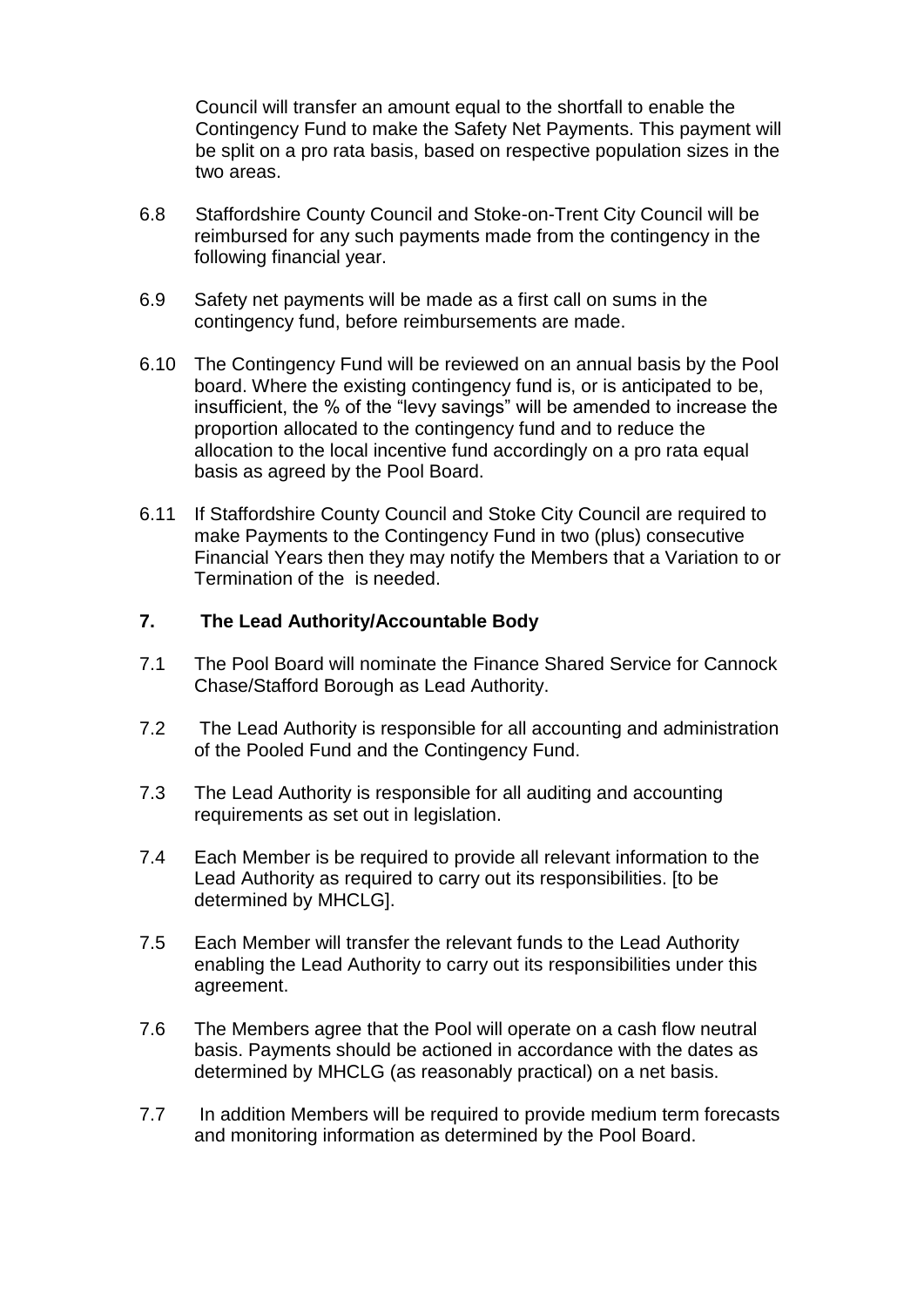- 7.8 The Lead Authority will be accountable for producing as a minimum an annual report to the Pool Board or other such reports as required by the Pool Board.
- 7.9 The Lead Authority will be subject to no additional burdens other than those required to meet the normal requirements associated with the administration of the Pool and will receive an agreed fixed annual sum (as determined by the Board) for undertaking the Accountable Body status ..

## **8. Termination**

- 8.1 A Pool will remain in place for each financial year that it has been designated by MHCLG. Once designated, Members are not able to withdraw from the Pool for that financial year.
- 8.2 Prior to designation, the Pool is on a voluntary basis and all members will be able to choose to be a Member of the Pool for the forthcoming year's designation. In considering their continued Membership, Members will need to have due regard to the Pool Fund aims and objectives and the impact on remaining Members.
- 8.3 Members must give a minimum of 2 months' notice of intention to withdraw from the Pool prior to the provisional designation of the Pool in accordance with MHCLG' s timetable.
- 8.4 If a Member or Members leave the Pool without the required notice set out in 8.3 and it is not possible for other Members to form an alternative pool for the forthcoming year then the exiting Member or Members shall pay 25% of the lost benefit to the Member Authorities directly affected in accordance with the Tier splits. The lost benefit relates to the additional retained growth as compared to the 50% scheme that would have been available to the Members in the forthcoming year had the Member or Members not exited.
- 8.5 Clause 8.4 of this Memorandum of Understanding shall not apply to the first year of the Pool or if the Pool Board unanimously agrees that it shall not apply.
- 8.6 In the event that the Pool is terminated the Pool Board must unanimously agree how any balances in the Pooled Fund or the Contingency Fund are shared amongst the Members. For the avoidance of doubt this will include both positive and negative balances which will be netted off each other. If the pool board cannot reach a unanimous decision then the matter will be referred to mediation and/or arbitration as per the dispute resolution procedure set out in the pooling agreement.